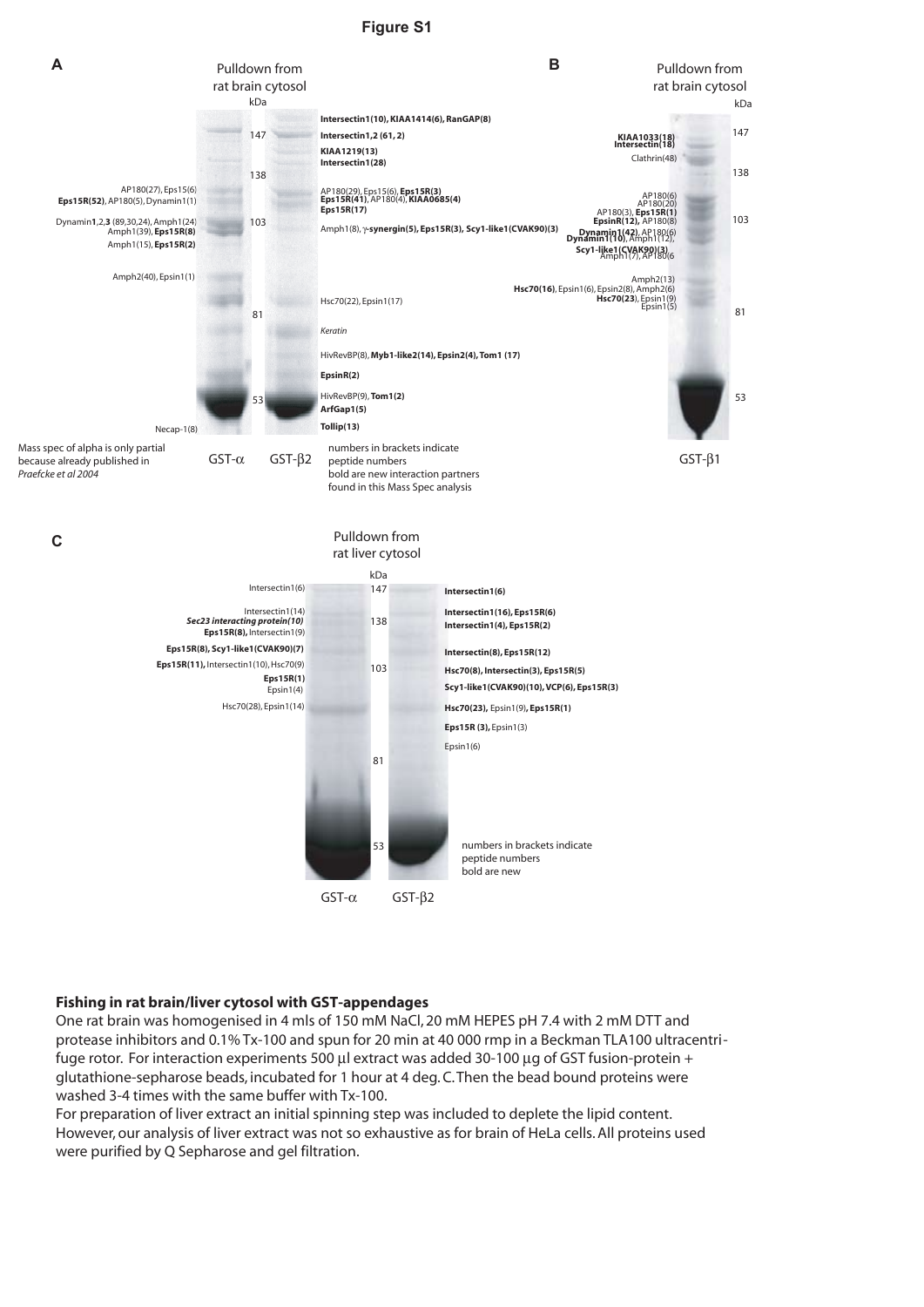#### Supplemental Figure 2

## Schematics of short peptide motifs and domains in new proteins obtained in the current study



**Accession numbers for proteins found in mass spec analysis:** 

#### **HeLa Extract (Figure 1) – human**

| HeLa Extract (Figure 1) – human |                                                                                                           | Rat brain (Supplemental Figure 1) - rat |                                                                             |
|---------------------------------|-----------------------------------------------------------------------------------------------------------|-----------------------------------------|-----------------------------------------------------------------------------|
| $\alpha$ :                      |                                                                                                           | $\alpha$ :<br>AP180                     |                                                                             |
| KIAA0592                        | AAH82258                                                                                                  | Eps15                                   | NP_113916 (ANTH domain, PI(4,5)P2 and clathrin/adaptor binding)<br>AAP12671 |
| Intersectin1                    | NP_001001132 (EH, RhoGEF and SH3 domain containing protein)                                               | Eps15R                                  | AAH98004                                                                    |
| Intersectin2                    | AAF63600 (EH, RhoGEF and SH3 domain containing protein)                                                   | Dynamin1                                | NP_542420                                                                   |
| γ-synergin<br>GAK               | AAD49732 (gamma adaptin binding)<br>NP 005246 (G-associated kinase, Auxilin2)                             | Dynamin2                                | NP_037331                                                                   |
| KIAA1033                        | <b>BAA82985</b>                                                                                           | Dynamin3                                | Q08877                                                                      |
| AAK1                            | NP_055726 (Adaptor associated kinase1)                                                                    |                                         | Amphipysin1 NP_071553 (BAR and SH3 binds clathrin/adaptors)                 |
| KIAA0196                        | NM 014846                                                                                                 |                                         | Amphipysin2 CAA73807 (BAR and SH3 binds clathrin/adaptors)                  |
| Sec23IP                         | Q9Y6Y8 (putative phospholipase, SAM (sterile alpha motif) and DDHD domain)                                | Epsin1                                  | NP 476477                                                                   |
| Stonin2                         | NP_149095 (µ-like domain, AP2 binding)                                                                    | Necap-1                                 | P69682 (Adaptin ear-binding coat-associated protein 1)                      |
| Scy1-like1                      | NP 065731(CVAK90)                                                                                         |                                         | Only partially analysed because already published in Praefcke et al         |
| Scy1-like2                      | NP_060458 (CVAK104)                                                                                       |                                         |                                                                             |
| Eps15                           | CAI13031 (EH domain containing, adaptor and clathrin binding)                                             | $\beta$ 2:                              |                                                                             |
| Eps15R                          | NP 067058 (Eps15 related, EH domain containing, $\alpha$ , $\beta$ and $\gamma$ adaptor/clathrin binding) | Intersectin1 XP_573259                  |                                                                             |
| Dynamin2                        | P50570 (ubiquitous scission molecule/GTPase)                                                              | Intersectin2 XP 233945                  |                                                                             |
| Dab2                            | AAF05540 (disabled2, binds PI(4,5)P2 clathrin, adaptors and cargo)                                        | <b>KIAA1414</b>                         | XP_343001 (no predicted domains and not many interaction motifs)            |
| RanGAP1                         | NP_055805 (Ferritin domain, truncated RanGAP domain)                                                      | RanGAP                                  | XP 578542                                                                   |
| Hsc70                           | NP_006588 (involved in uncoating)                                                                         | <b>KIAA1219</b>                         | AAH47482                                                                    |
|                                 | Sortingnexin9NP_057308 (SH3 and BAR protein, binds dynamin/clathrin/adaptors)                             | AP180                                   | NP_113916                                                                   |
| Epsin1                          | NP_037465 (membrane curvature driving, clathrin/adaptor binding)                                          | Eps15                                   | AAP12671                                                                    |
| Epsin2                          | O95208 (membrane curvature driving, clathrin/adaptor binding)                                             | Eps15R                                  | AAH98004                                                                    |
| EpsinR                          | Q14677 (Epsin4, Enthoprotein, CLINT, membrane curvature molecule binds PI(4)P)                            | <b>KIAA0685</b>                         | XP_217014 (SAPS1, contains SAPS domain) Rik protein                         |
| CALM                            | AAB07762 (non-neuronal form of AP180)                                                                     | Amphipysin1 NP_071553                   |                                                                             |
| HivRevBP                        | NP_004495 (hRIP-Rev interacting protein, ArfGAP domain, nucleoporin-like, Znfinger-like)                  | $\gamma$ -synergin                      | AAD49733                                                                    |
| Znfinger                        | NP_115765 (similar to Znfinger protein289, ArfGAP domain)                                                 | Scy1-like1<br>Hsc70                     | AAH87141<br>CAA49670                                                        |
| pacsin2<br>ArfGAP1              | AAH08037 (Syndapin, FCH and SH3 domain)<br>CAG30268 (ADP-ribosylation factor GTPase activating protein 1) | Epsin1                                  | NP 476477                                                                   |
| Necap-1                         | AAH67367 (adaptin-ear-binding coat-associated protein 1)                                                  | HivRevBP                                | XP_343609                                                                   |
|                                 |                                                                                                           | Tom1                                    | AAH83873                                                                    |
| $\beta$ 2 :                     |                                                                                                           | ArfGap1                                 | AAH70895                                                                    |
| Intersectin1                    | NP_001001132                                                                                              | Tollip                                  | XP_341962                                                                   |
| Intersectin2                    | AAF63600                                                                                                  |                                         |                                                                             |
| Clathrin HC                     | NP 004850 (coat protein)                                                                                  | $\beta$ 1:                              |                                                                             |
| KIAA1219                        | BAA86533 (does not have good adaptor interaction motifs)                                                  | KIAA1033                                | XP_235003                                                                   |
| γ-synergin                      | AAD49732                                                                                                  | Intersectin1                            | XP_573259                                                                   |
| AAK1                            | NP 055726                                                                                                 | Clathrin                                | NP 062172                                                                   |
| Eps15                           | CAI13030                                                                                                  | AP180                                   | NP_113916                                                                   |
| Eps15R                          | NP_067058                                                                                                 | Eps15R                                  | AAH98004                                                                    |
| KIAA1558                        | BAB13384 (SAPS domain, sporulation induced transcript4 associated protein)                                | Dynamin1                                | NP_542420                                                                   |
| Aftiphilin                      | Q6ULP2 (binds $\gamma$ adaptin)                                                                           | Scy1-like1                              | AAH87141                                                                    |
| KIAA0196                        | BAA12109                                                                                                  | Amph1                                   | NP_071553                                                                   |
| Rho/RacGEF2 CAH72629            |                                                                                                           | Amph <sub>2</sub><br>Hsc70              | CAA73807<br>CAA49670                                                        |
| Scy1-like1<br>RaIBP1            | NP_065731                                                                                                 | Epsin1                                  | NP_476477                                                                   |
| Dab2                            | AAK34942 (EH domain containing)<br>AAF05540                                                               | Epsin2                                  | Q9Z1Z3                                                                      |
| Epsin1                          | NP_037465                                                                                                 | EpsinR                                  | AAH76397                                                                    |
| EpsinR                          | Q14677                                                                                                    |                                         |                                                                             |
| Hsc70                           | NP 006588                                                                                                 |                                         | Rat liver cytosol (Supplemental Figure 1) – rat                             |
| Sortingnexin9NP_057308          |                                                                                                           | $\alpha$ :                              |                                                                             |
| HivRevBP                        | NP 004495                                                                                                 | Intersectin1 XP_573259                  |                                                                             |
| Tom1                            | NP_005479 (target of myb1) Has also a clathrin interaction motif.                                         | Sec23IP                                 | AAH98824 (Sec23 interacting protein)                                        |
|                                 |                                                                                                           | Eps15R                                  | AAH98004                                                                    |
|                                 |                                                                                                           | Scy1-like1                              | AAH87141                                                                    |
|                                 |                                                                                                           | Epsin1                                  | NP 476477                                                                   |
|                                 |                                                                                                           | Hsc70                                   | CAA49670                                                                    |
|                                 |                                                                                                           |                                         |                                                                             |
|                                 |                                                                                                           | b2:                                     |                                                                             |
|                                 |                                                                                                           | Intersectin1 XP_573259                  |                                                                             |
|                                 |                                                                                                           | Eps15R                                  | AAH98004                                                                    |
|                                 |                                                                                                           | Hsc70<br>Scy1-like1                     | CAA49670<br>AAH87141                                                        |
|                                 |                                                                                                           | <b>VCP</b>                              | NP 446316 (valosing containing protein, clathrin binding, NSF homologue)    |
|                                 |                                                                                                           | Fnsin1                                  | NP 476477                                                                   |
|                                 |                                                                                                           |                                         |                                                                             |